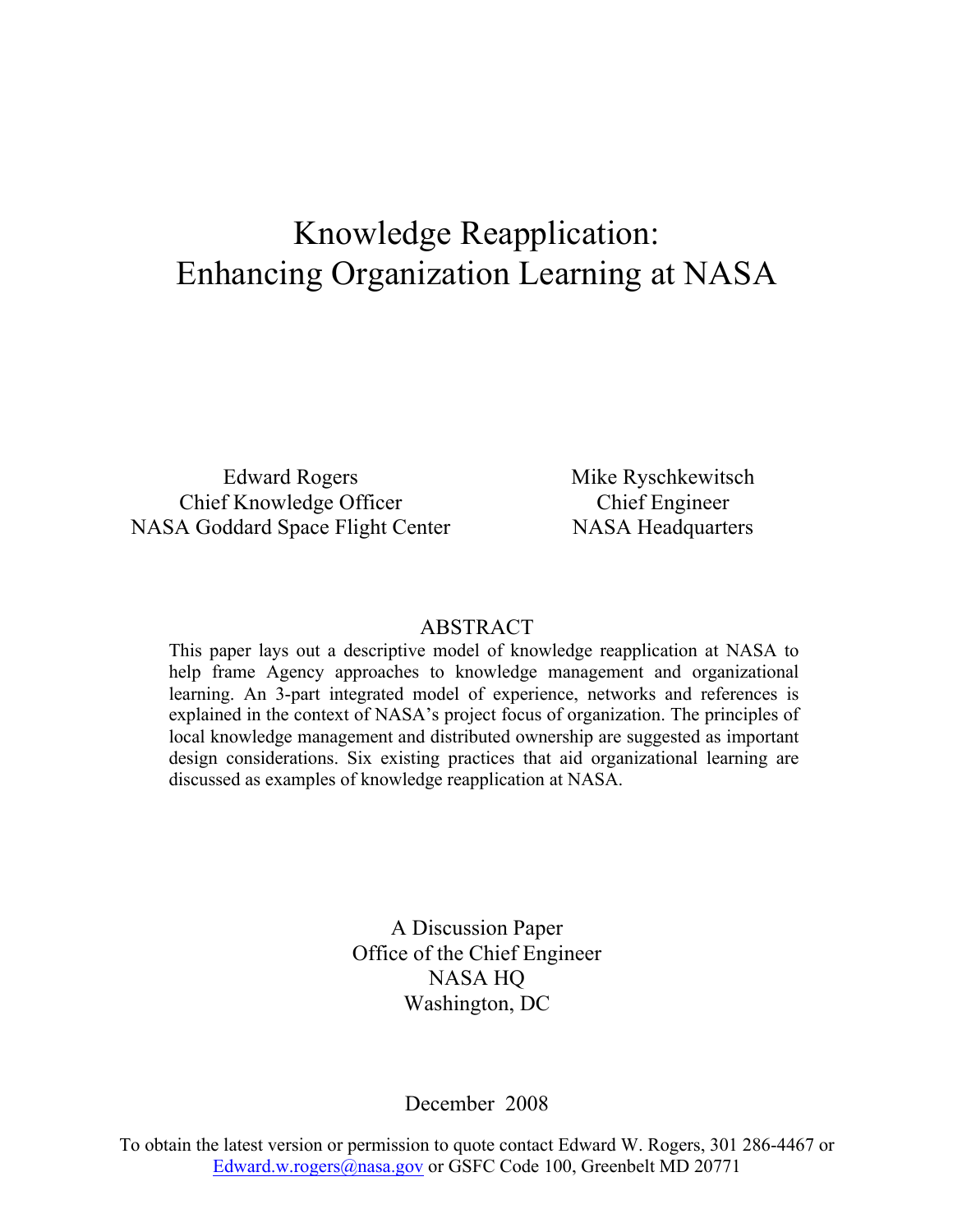# Knowledge Reapplication: Enhancing Organization Learning at NASA

## *The Challenge to Learn*

A learning organization knows how to process knowledge, appreciates the value of shared collective knowledge and grows stronger and more knowledgeable with each activity it performs. The question is how exactly does an organization like NASA do that and what changes can be made to improve the way NASA learns? Even though NASA is a unique organization it faces knowledge management challenges similar to other organizations involved in complex technical work. In order to meet these challenges NASA needs to make a strong commitment to becoming the best learning organization it can be. Fulfilling this commitment to be a better learning organization entails facilitating meaningful learning at the individual, group and organization levels. It also means improving the way NASA manages knowledge so it is useful to a broader range of people, developing new ways of sharing and transferring wisdom, and putting in place the tools, practices and structures that will move NASA toward becoming a better learning organization. This document focuses on framing the nature of this challenge in a manner so that as activities are undertaken towards meeting it, NASA leaders will be guided by a clear understanding of the parameters, constraints and opportunities that surround sustaining a healthy learning organization at NASA.

*"The Board concludes that NASA's current organization … has not demonstrated the characteristics of a learning organization." (p 12)* 

#### *Columbia Accident Investigation Board (CAIB) Report Aug. 2003*

Initial responses to the CAIB report statements tended to focus on building systems to support collaboration tools, collections of lessons learned in databases and policies directing people to use these systems. Like many other organizations, NASA pursued ways to capture knowledge into systems assuming knowledge can be managed best when it's captured in a system for later retrieval. This response is not without precedence as many organizations in the 80s and 90s faced increased global competition based on knowledge resources. The answer seemed to be knowledge management systems that could track and manage knowledge much like enterprise data systems enabled Wal-Mart to track inventory and supply giving it a competitive advantage through efficient information management. Many millions of dollars were spent on such systems by big firms with dismal results. What worked for WalMart may not be the answer for knowledge management at organizations like NASA. The main lesson  $\mu$  to learn from these early attempts at managing knowledge seems to be that knowledge systems are necessary only as much as they enable people to share their knowledge more effectively or more efficiently with others rather than sharing with (contributing to) the system itself.

<sup>&</sup>lt;sup>1</sup> WalMart was primarily interested in transactions and inventory management. It used the information to manage its supply chain and respond more rapidly to customers while minimizing system (stocking) costs. Other large organizations like NASA that have a very different business model than WalMart obviously need to think about knowledge management differently.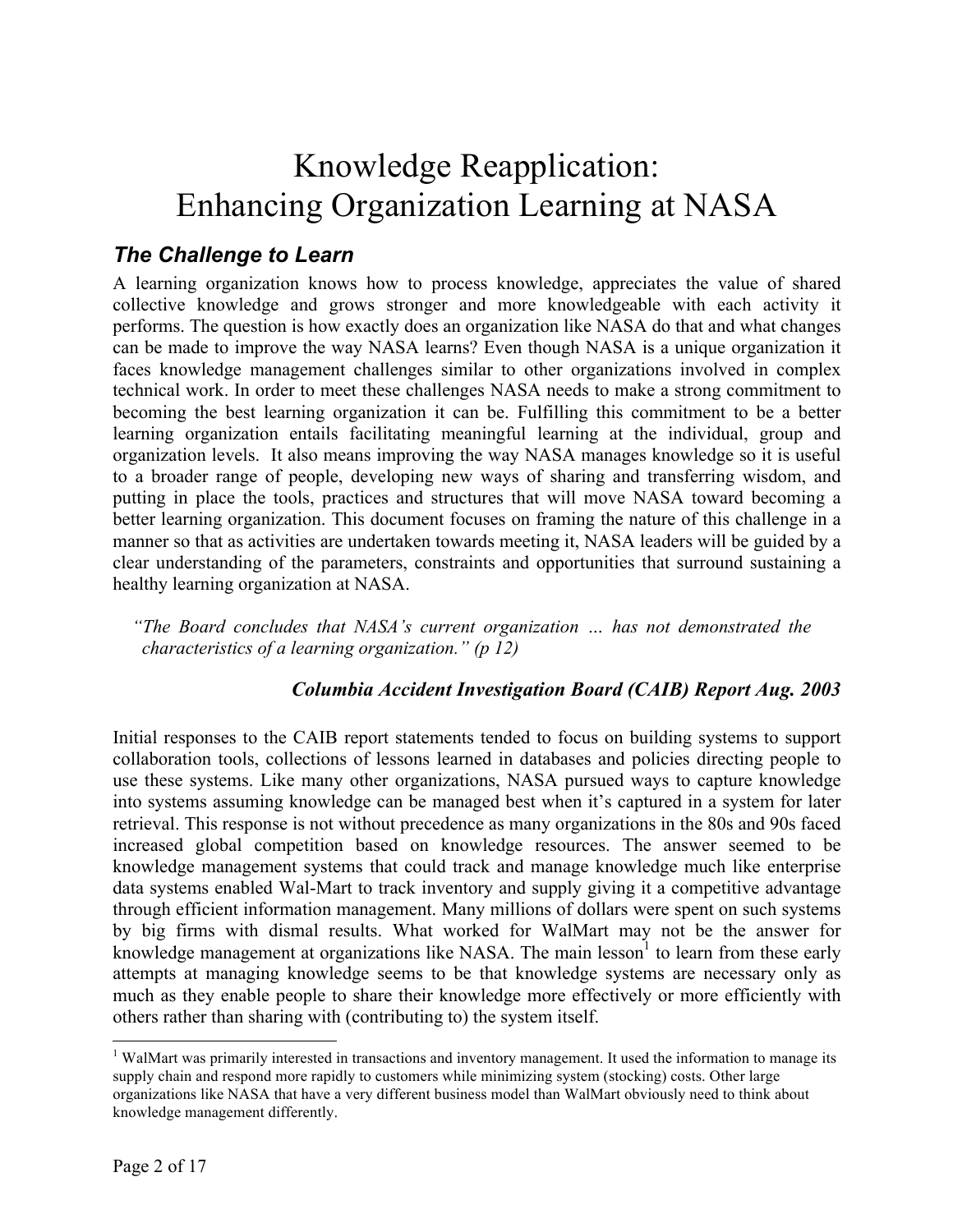To approach this problem in a meaningful way at NASA it will be necessary to consider how people at NASA actually reapply knowledge prior to designing any enhancing support systems. Jens Rasmussen<sup>2</sup> argues that there are three means of knowledge application common to organizations: skill-based, rule-based and knowledge-based. Skill-based knowledge is that learned from training and subsequently internalized. Rule-based knowledge remains external and is utilized by reference to manuals, processes and procedural dictates. Knowledge-based implies thinking and reasoning through problems by recognizing that there are new facets and challenges that do not fit a previous solution rubric. James  $Reason^3$  uses this model in attempting to explain organizational accidents but his expansion of the model helps clarify that organization learning takes place by updating either the rules or the skills in use within an organization. This seems to validate the focus of organization on documenting 'known-to-work' routines and institutionalizing continuous training based on lessons garnered from on-going experiences. NASA does use lessons from mishaps to update rules and training though in some areas the linkage could probably be more explicitly managed.

The difficulty for NASA may be in the third area of knowledge-based learning that often characterizes the nature of much of NASA's work. Most organizations use rules to eliminate thinking on the part of employees. To quote Alfred North Whitehead: "Civilization advances by extending the number of important operations which we can perform without thinking about them."<sup>4</sup> Using rules is necessary but not sufficient for an organization like NASA to learn effectively in order to assure mission success. NASA must foster learning that updates rules but also enhances skills and builds capacity for knowledge-based problem solving. Knowledge reapplication does not necessarily imply a lesser degree of thinking in the space business but more informed thinking and broader application of proximate knowledge domains.

## *How does NASA reapply knowledge?*

Much of the core and unique NASA knowledge is embedded in the experiences of NASA people—people who have worked through challenges and problems and gained their own personal experience along the way. When that person moves to a different project or job, they take along their personal experiences and the associated knowledge and reapply it in the new situation. Getting the right (experienced) people assigned to new missions, projects or departments is a critical task within NASA that reflects this knowledge embeddedness. To get the necessary experience: get the person with the experience. The natural life cycle of projects (they begin, perform, and die) forces people to tackle new assignments every few years within NASA. This inherent job migration process moves and reapplies NASA embedded wisdom.

Closely related to personal experience is personal network. If I don't know what I need to address the problem in front of me I consider who I do know who might know how to solve it or could at least help me think through it. I draw on what others know through the network of who I know. Clearly, the experiences of several projects helps me grow my network so that I know

<sup>&</sup>lt;sup>2</sup> "Skills, rules, knowledge: signals, signs, symbols and other distinctions in human performance models." (1983). Jens Rasmussen, *IEEE Transactions: Systems, Man and Cybernetics*, SMC-13, pp257-267.

 $\frac{3}{4}$  Managing the Risks of Organizational Accidents, (1997). James Reason, Ashgate Publishing, Burlington, VT.<br> $\frac{4}{4}$  *Introduction to Mathematics*, (1911). Alfred North Whitehead.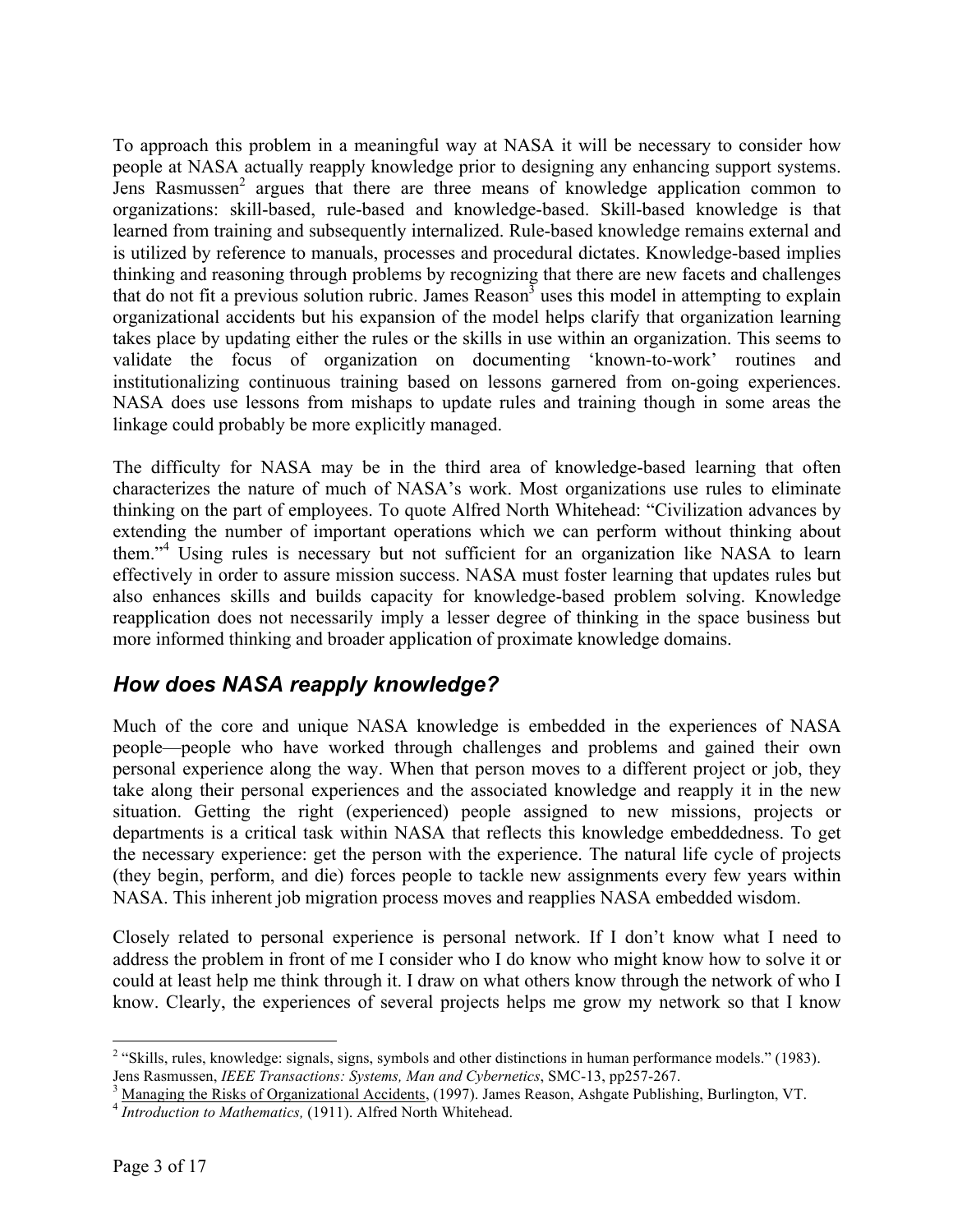many people who know things that can augment my own ability to design, craft and problemsolve. This extended network greatly enhances the reapplication of NASA knowledge by extending the reach of each one to many. A network helps me draw upon what other people know but to do so I have to know them and know what they might know. It is interesting to note that many knowledge management systems (ASKME being a popular example) attempt to replicate this process anonymously by setting up a system whereby a person can get answers without having to know either the person or what they already know. People use this type of inquiry daily on the internet to answer questions. Organization have struggled to make this process value-added because the anonymity removes the *personal* network aspect. Gaining knowledge off an internet site does not enhance my network of who I know—it just answers the one question of the moment.

Much wisdom has been gained and accumulated in the knowledge domains relevant to NASA in textbooks, manuals, guides and policy documents. These references represent a means to find information of a more specific nature (how to design or build a particular assembly) and also principles on the management level such as margin allowances, team building tips or how to conduct a review. This kind of knowledge can be referred to as what everybody knows or common knowledge. Common knowledge though useful, often lacks sufficient context to reapply it effectively unless it can be integrated with personal or network knowledge.

These three systems of knowledge reapplication really work in an almost seamless fashion on a daily basis and clearly support each other. (See figure 1.) In some cases the primary path may be through job migration: people move from job to job or assignment to assignment and simply take their knowledge and experience from job 1 to job 2 and apply it there. This continuous mixing and matching of employees in teams, missions and assignments results in a great deal of exposure to new thinking and subsequent reapplication of knowledge to new situations. NASA is not unique in this regard but perhaps it is more critical for us because of NASA's projectization of missions, its matrix structure of disciplines and the decentralized distribution of workforce across multiple centers, partners and industry.

People rely heavily in NASA on their personal networks to help them reapply knowledge. Clearly, a persons network is largely contingent on the successful job migration path and whom they have worked with during their career. The network may be considered the second tier of learning that enables someone to quickly call a trusted known source to get an answer, a second opinion, a reference or question which helps

them solve a particular problem.

If someone doesn't know the answer *and* doesn't know someone who probably knows the answer, *then* they might look for it in a stored system to find someone who does know something about the subject at hand. Alternatively, they may *start* with the repository if they already have a clearly defined question. Experience and networks are necessary to frame questions and challenge assumptions. Documents provide

Knowledge management does not substitute for individual learning capacity. Our systems must augment the human capacity to learn, not seek to replace human thinking with rules and procedures.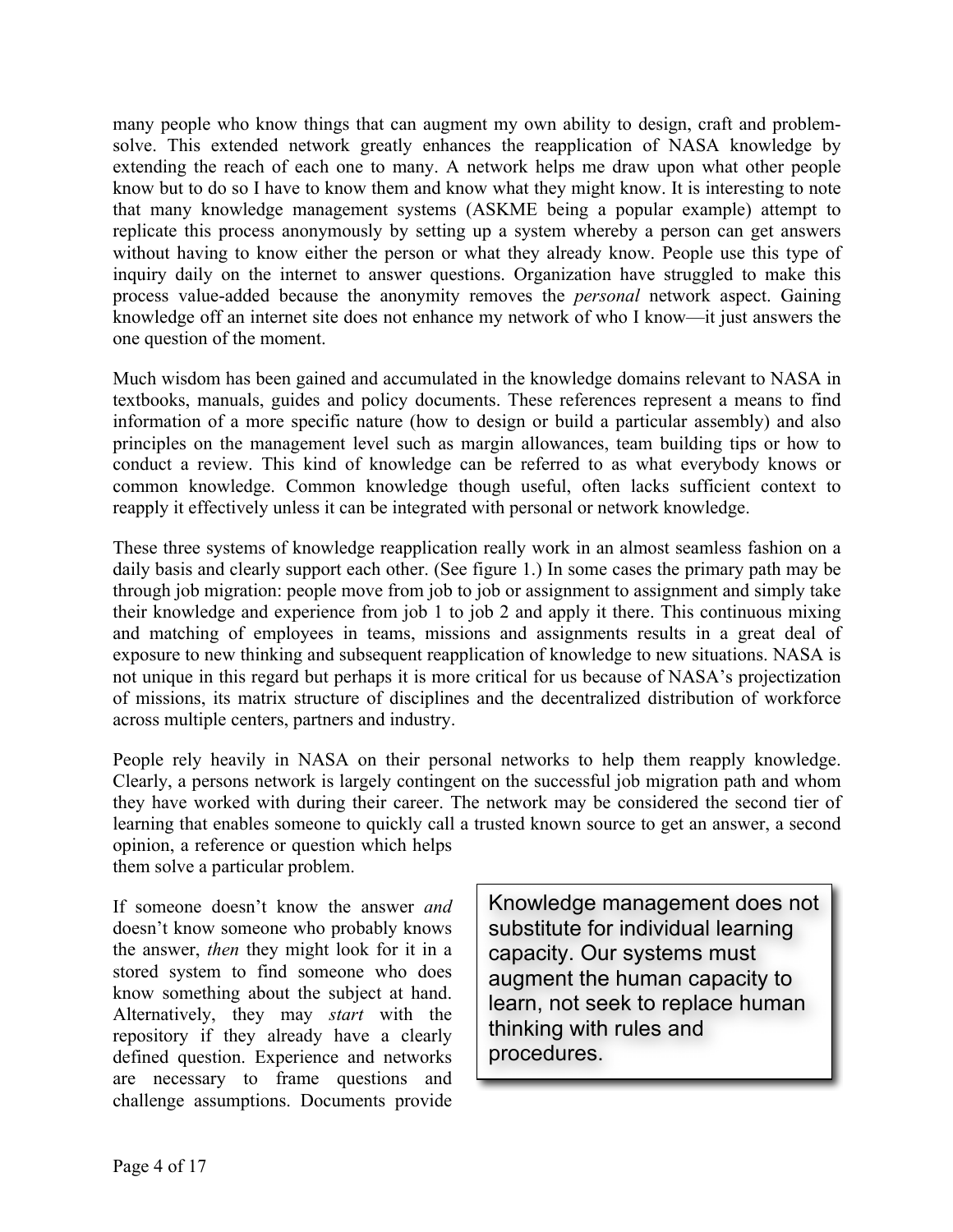evidence but it is difficult to quickly reapply thinking from documents without the context. Curious thinkers almost always want to know the context to understand the knowledge they are considering. Experience or networks are essential in this regard. For example, a colleague may suggest a lesson from another mission he's heard about. The seeker may look up the lesson and find out who the system engineer was and call them to discuss a design question or risk element. In this way the systems all work in an integrated fashion in practice within the daily flow of work.

Understanding this three level system of knowledge reapplication at NASA can help guide interventions to improve the way the Agency learns and avoids repeating mistakes. At the start, interventions should not hinder the way people are learning but instead should enhance their ability to learn from all three paths in an integrated fashion. This model of learning may also help explain why people so routinely perceive a low value-add of database approaches to knowledge management. If the Agency talks about Lessons Learned Databases as a *primary* learning vehicle when the workforce actually uses such systems in a tertiary manner then users have a gap in promise versus expected value. This gap can feed the perception that Lessons Learned databases are not useful when they clearly have an important role to play. The Agency could address this perception problem by approaching knowledge management in a larger way that includes all three modes of reapplication in an integrated model closer to what people perceive as reality.



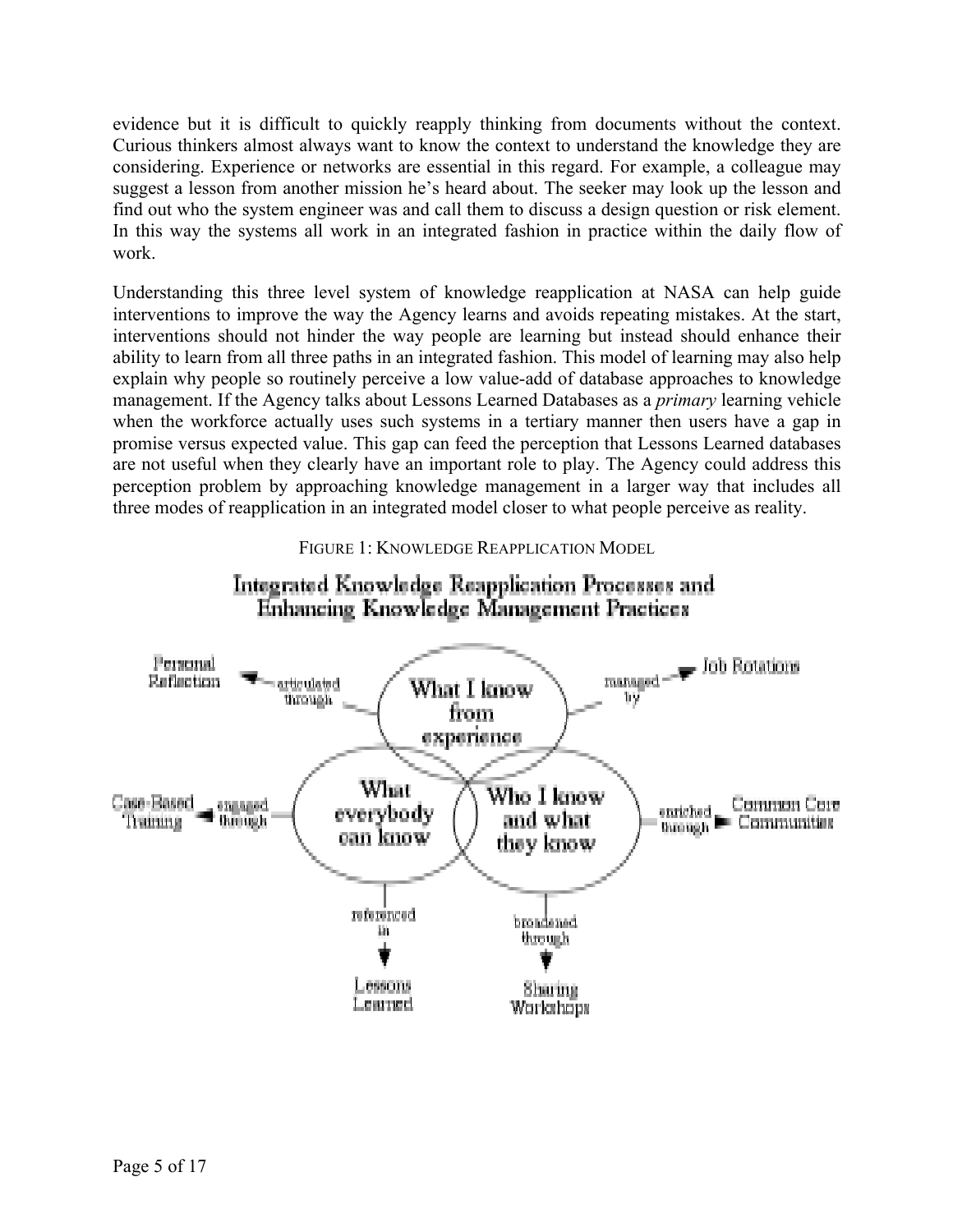## **Enhancing Existing NASA Practices to Increase Learning**

The NASA learning model is useful because it points to where intervention can help. Specifically, there are six intervention points that can enhance organization learning at NASA: 1) effective job rotation, 2) personal reflection, 3) knowledge sharing forums, 4) common core communities, 5) case-based training and 6) lessons learned. Each of these can be thought of as an organizational practice that individually may not seem tremendously effective but when combined add up to a powerful learning energy for the organization.

To enhance the benefits of job migration careers need to be proactively managed to assure that people are getting challenging, stimulating and relevant experience to build their personal knowledge. A robust and well-managed job rotation program can be significant step to getting people the right experiences.

The second key to learning from job migration is making sure there is adequate time for reflection at each job assignment.<sup>5</sup> Teams need time and focus to learn from what they are doing before they move on. Making reflective learning a routine process for all teams and work groups can greatly enhance the quality and depth of experiential learning. Reflective learning can achieve two things: 1) the team can process their experiences into more articulate insights and lessons; and 2) the individuals will gain knowledge and experience beyond their own by sharing insights with those they worked closely with while on the team.

A good series of job experiences will obviously enhance a personal network of contacts but there are other ways to enhance networks. Interactive workshops, seminars and knowledge sharing events bring people together from various groups to share lessons and experiences. These events can have a long-term effect by building relationships and establishing broad networks of experts.

The second network enhancing practice is that of facilitating the operation of quasi-formal communities, on-going discussion groups and digital forums. These "Common Core Communities" <sup>6</sup> or CCC often need only simple sharing, networking and collaboration tools to facilitate their operation. Allowing and even encouraging such groups to form across NASA will enhance personal networks and the extended reapplication of knowledge through expert communities often outside of formal lines of organizational structure.

Whether mishaps, close calls or successes, the case study is a proven means to get people to engage with a situation, learn the larger lessons and begin to see connections to their current work. Cases stimulate deep thinking and learning beyond simply providing answers.<sup>7</sup> In this way cases augment traditional lessons learned systems. A case study discussion may also help an

 $<sup>5</sup>$  Reflective learning often happens on its own. It can also be encouraged through simple activities such as the PaL</sup> process (Pause and Learn) developed at Goddard to facilitate time for reflection and learning within teams.

 $6$  Common core communities (CCC) is a term for communities of practice, professional discussion groups, digital societies etc. in other words professional who share some knowledge domain in common and can relate to each other by discussing, sharing and interacting around and within that knowledge domain.

 $<sup>7</sup>$  There are actually many ways to use case studies. The Office of Chief Engineer uses case studies extensively in</sup> technical training. The Safety and Mission Assurance Office uses System Failure Case Studies derived from mishaps. The project management community uses cases of successful and failed missions to illustrate project management principles. The point is to use the case study as a tool not just rely on hearsay and anecdotes.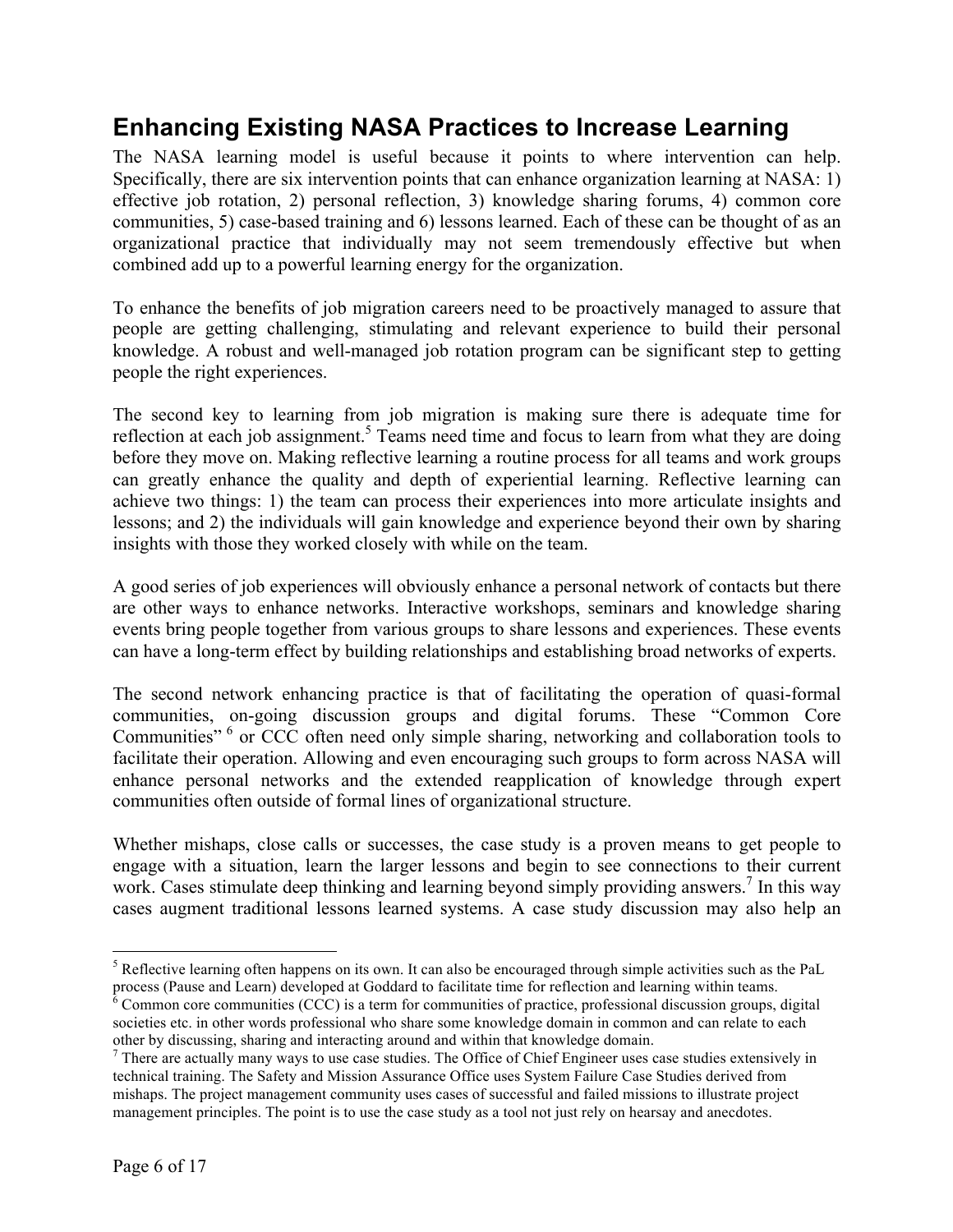individual identify where to go or who to contact for further insight. Case-based training brings practitioners into contact with others specifically to discuss their experiences. Involving case studies in NASA training programs not only integrates experience and thinking skills into training but creates a meaningful context for experienced persons to share their stories, insights and lessons with others. To enhance learning from documents and records the knowledge embedded in them can be made more attractive and relevant when presented in the context of a case study.

Lessons learned both in narrative documents and summarized report form a reference foundation

of learning. Documented lessons should be linked to policies, handbooks and standards so that the context of the lesson is apparent and the application is relevant. Lessons learned systems by themselves struggle with credibility because reapplication is often below the expectations of those managing the

Knowledge should be organized as closely as possible to the work processes that it impacts.

system. The key to making them effective and worth the time collecting is the connection to work processes and linking them back through case studies into training. This awareness and relevance of lessons makes them alive and active rather than passive. Lessons learned can also be connected through corrective action systems for timely consideration across the organization.

# **Principles to Keep in Mind**

The key to managing knowledge is not necessarily to extract it from its origins but to facilitate its use both at the source and within communities across the organization. KM systems don't so much create communities as they facilitate their existence and function. The communities are defined by function, task or interest. KM should help NASA communities (project teams, work units, domain groups etc.) behave and function like learning organizations generating, sharing, using and preserving their knowledge. The divisions and other work units at NASA will still be the primary owners and holders of their respective knowledge. Knowledge should be organized as closely as possible to the work processes that it impacts to retain its relevance and authenticity. Knowledge management then is helping the organization utilize its knowledge and benefit from the learning pathways in operation. Knowledge that is close to the action is more likely to be reused. Centralizing knowledge repositories for IT efficiencies may decrease knowledge utilization rates by reducing relevance, access and context all of which help

We must resist deskilling solutions that remove human creativity from the workplace.

knowledge flow to new challenges. Locally owned and sustained knowledge is more up-to-date, more contextual and richer in connections (links to origins, owners and operators) that enhance the ability of people to grasp and apply the knowledge to their own situations.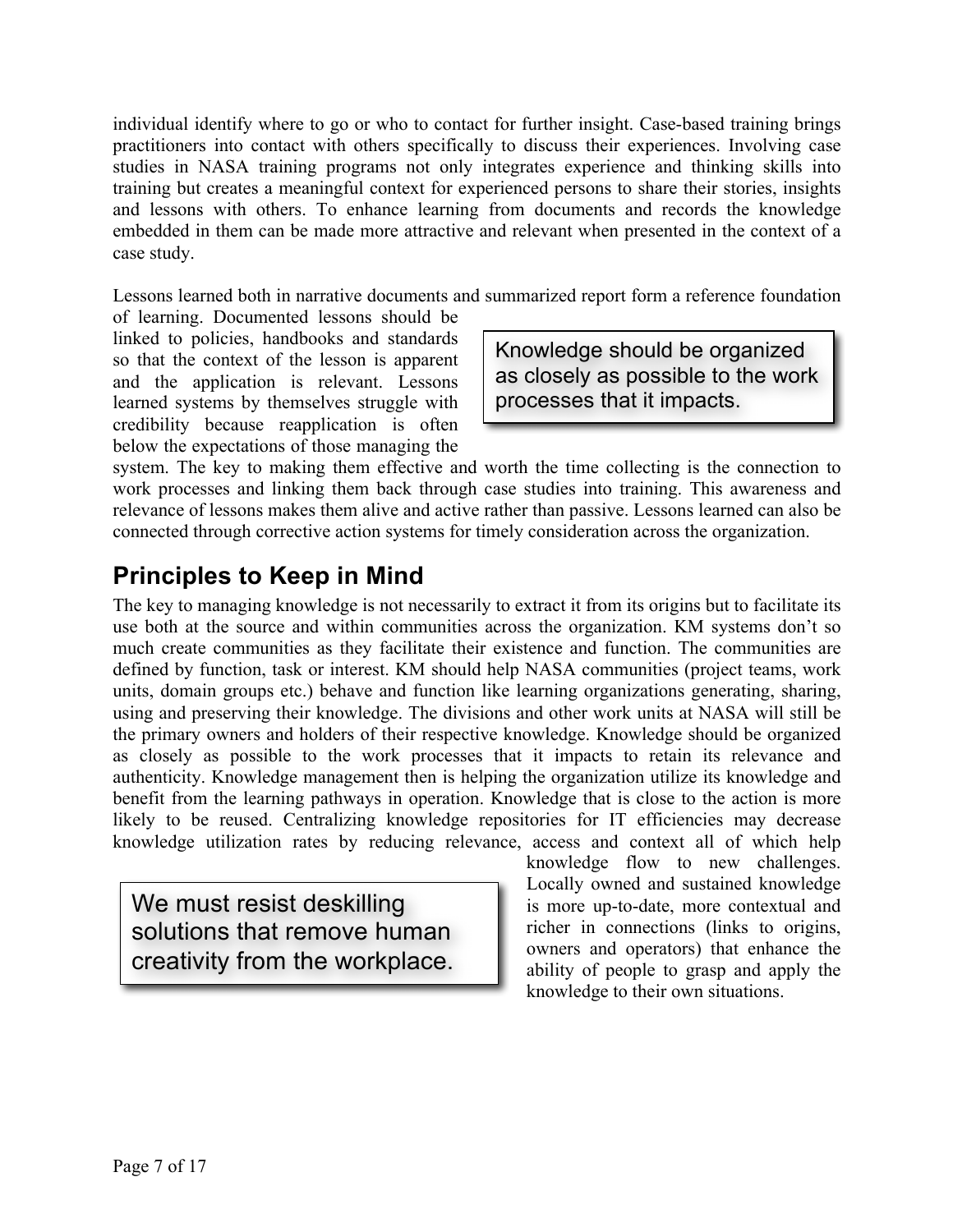To really function like a learning organizaton, learning behavior must be modeled by organizational leaders.<sup>8</sup> Members of a learning organization take time to reflect, learn and share. They take time to comment on insights of others. They share incomplete ideas hoping others will fill in gaps or point out omissions. This type of behavior generates the cross-domain innovation necessary to solve unique challenges such as those adopted in NASA's mission. People will behave this way particularly when they observe that such behavior is valued and demonstrated by their leaders. An open decision-making process and the frequent sharing of stories, cases and challenges help communicate and reinforce positive learning behaviors.

Valuing collective knowledge means rewarding, celebrating and pursuing activities that help NASA to know more. To build systems that enhance human potential means we must resist deskilling solutions that remove human creativity from the workplace. Knowledge management is not about automating human thinking processes but augmenting them to be more productive. KM should enhance creativity and innovation at NASA.

FIGURE 2: MODEL OF KNOWLEDGE CIRCULATION



 8 Leader modeling is a catch-phrase but the principle derives substance from Argyris *Teaching Smart People How to Learn,* Harvard Business Review (1991) double loop learning concept that old methods cannot be used to introduce new methods. In this sense leaders must model new learning behavior if they expect that behavior to be adopted within the organization—or more bluntly: command and control will not foster commitment and caring!

Page 8 of 17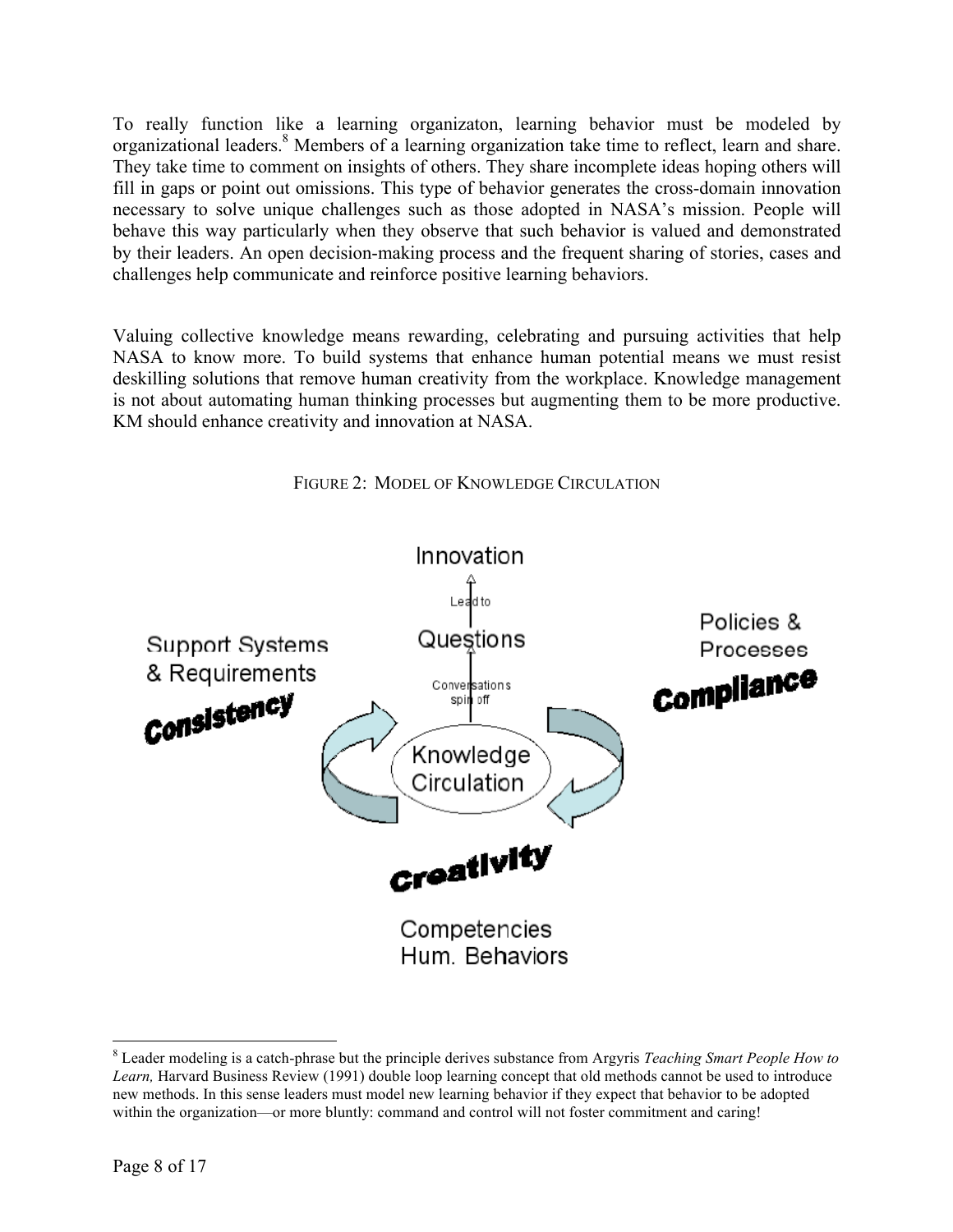# **Sustaining Learning Capability**

To sustain this capability in the future NASA needs to recognize specifically why it has been successful in the past. Examining mishaps is necessary but policy decisions need to also be driven by understanding successes. Success motivates people far better than failure but it is often more difficult to understand. Success does not have a 'point of success' to single out as cause. All the more reason for NASA leaders to continue to champion the attributes of the NASA system that contribute to mission success. One model for understanding NASA's success is that of Knowledge Circulation (see figure 2).

Knowledge circulation occurs with the right balance among these three elements – a healthy tension in the organizational structure – that maintains focus on purpose but allows room for creativity and innovation to occur. This model of tension is reflected further in the matrix structure of the NASA approach to project management and the governance model of independent checks and balances between project management, technical authority and safety. (See figure 3).Success is bred in adequate creativity focused on solving relevant challenges in safe (with acceptable risk) and well-understood ways.

FIGURE 3 NASA GOVERNANCE MODEL (SIMPLIFIED) OF INDEPENDENT LINES OF AUTHORITY

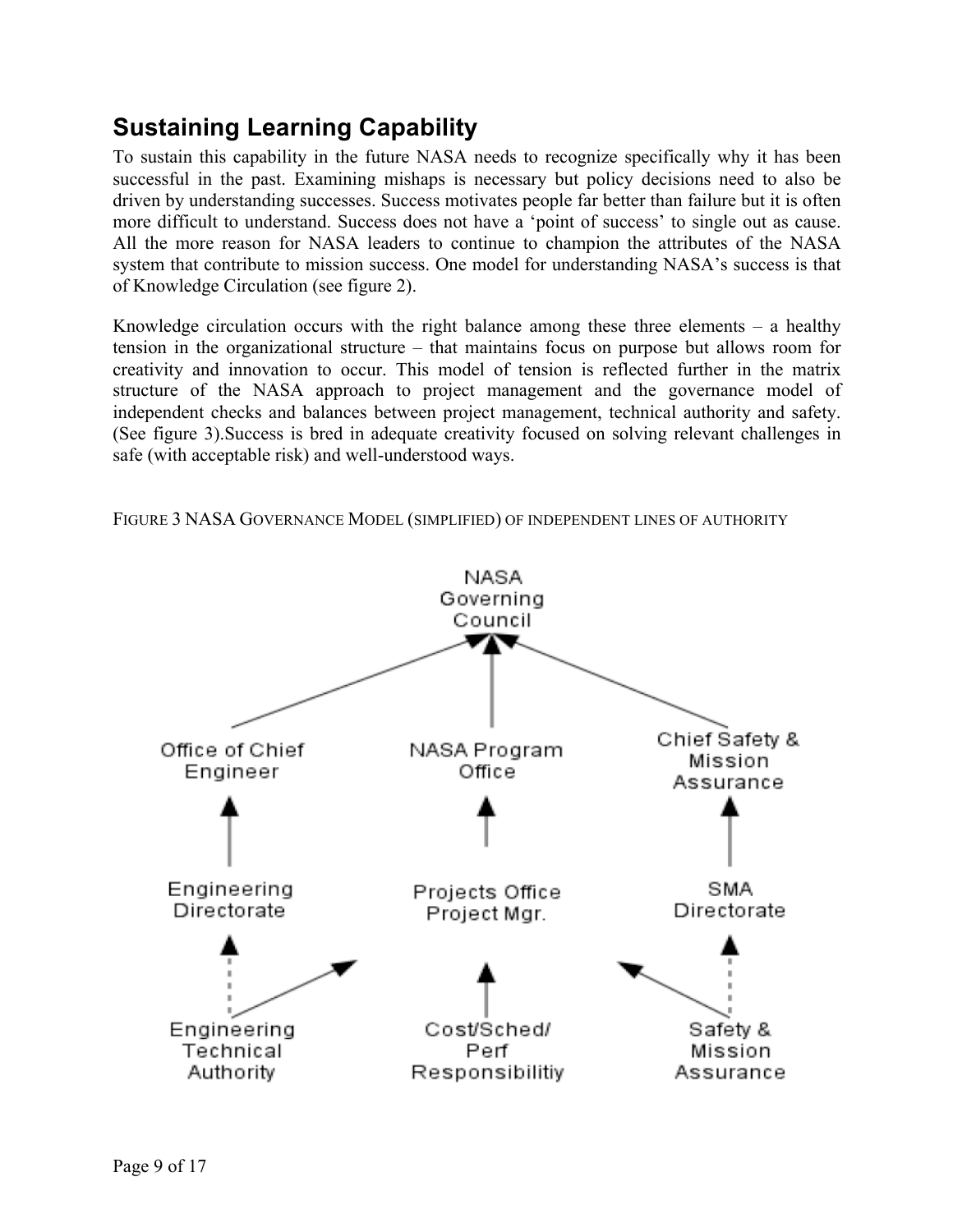As important as this matrix structure and independent reporting lines are to keeping NASA healthy there is another aspect to consider: how a project functions within this framework. It is worth noting (see figure 4) that the four critical areas of success: 1) leadership towards a vision, 2) requirements management 3) risk management, and 4) excellent engineering –still hinge on the center box of a healthy internal discussion and an open review process. NASA has worked hard to maintain this open learning environment that both assures mission success and also helps attract a vibrant and intellectually engaged workforce. In this NASA is on a solid foundation of freedom of inquiry going back to John Stuart Mill in 1859: "Complete liberty of contradicting and disapproving our opinion is the very condition which justifies us in assuming its truth for purposes of action and on no other terms can a being with human faculties have any rational assurance of being right."<sup>9</sup>

The practices outlined above that NASA uses help the organization to function like a learning organization. An effective knowledge management approach for NASA needs to build on this success model and the three learning modes that exist within the organization. A clear and meaningful commitment to leaning can be motivating and liberating to the workforce to share and learn while they are engaged in their demanding and critical NASA work.





 <sup>9</sup> *On Liberty,* (1859). John Stuart Mill.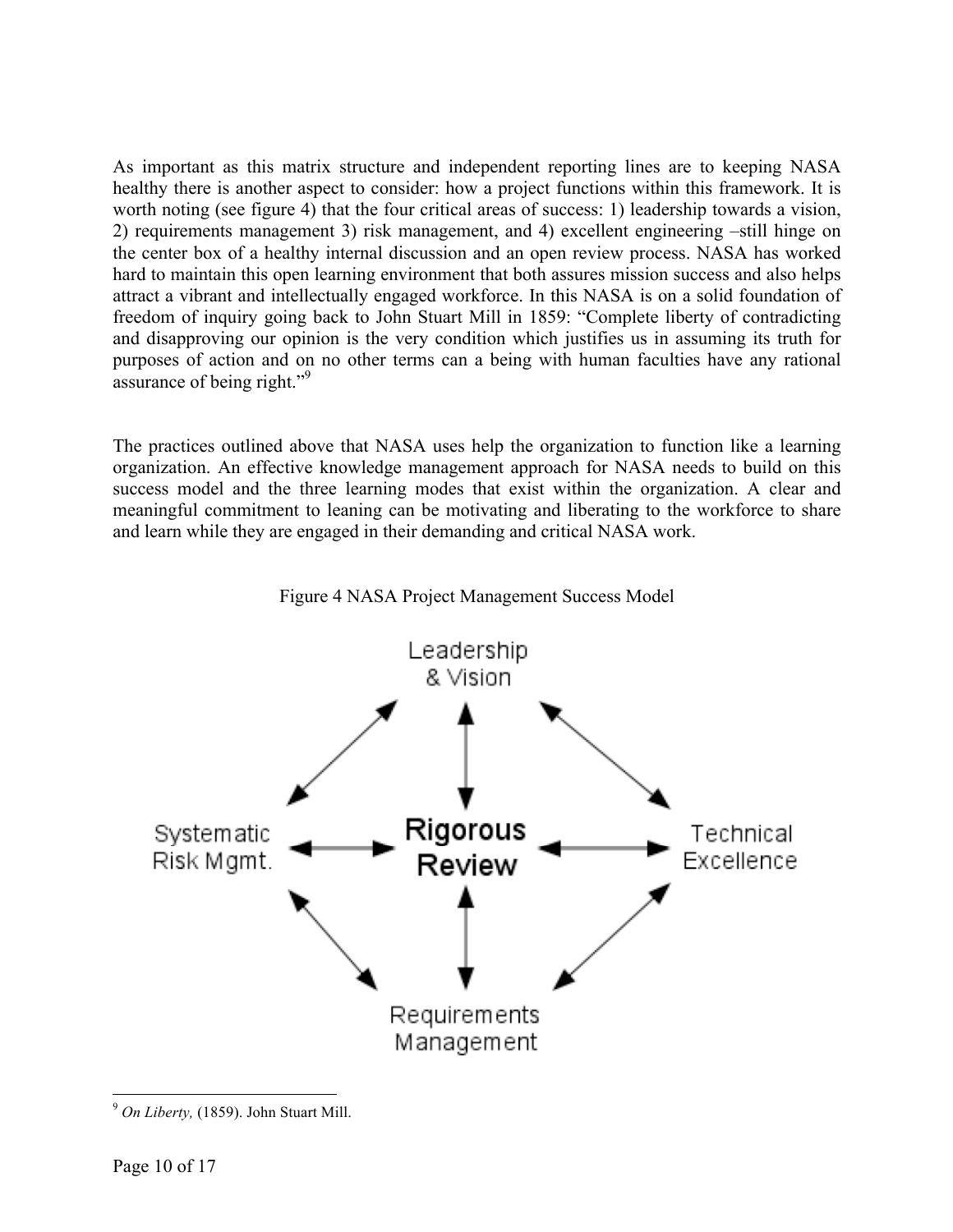## **Conclusion**

The principles and insights shared in this paper come to have meaning within this NASA culture of open decision-making, the free-flow of information and the welcoming of dissent, debate and discussion around decisions concerning design, development, deployment and decommissioning of missions. How KM can work for NASA may not be the same as how it works for other organizations. NASA is already a tremendous learning organization that has accomplished tasks people only dreamed about just decades ago. This paper has attempted to layout a description of how NASA learns and how those processes can be enhanced through a meaningful approach to knowledge management as a means to improve organizational learning. NASA has been faulted in some its high visibility accidents for not learning from past mistakes. Not learning is itself a mistake that sometimes manifests in accidents. The way to avoid such mishaps is to continue to build the most robust learning organization possible. The cause of future accidents cannot be accurately predicted but a smart and healthy learning organization has a much better chance of avoiding future mistakes because it reapplies its own best knowledge effectively.

## *Six Fundamental Learning Practices*

#### *Pause And Learn (PaL)10*

While many teams and groups at NASA meet and discuss events after they happen, NASA has no formal process to guide the meaningful collection of lessons in the way AAR's function. The Goddard Office of Chief Knowledge Officer (OCKO) adapted the U.S. Army's After Action Review (AAR) concept to project management.

An AAR is "…a professional discussion of an event, focused on performance standards, that enables *soldiers to discover for themselves* what happened, why it happened, and how to sustain strengths and improve on weaknesses" [italics added] A Leader's Guide to After-Action Reviews, 1993 p 1.

The Army learned from years of experience with After Action Reviews (AAR) that much of the value in the AAR exercise comes from several key design parameters. First, the focus of the AAR is specific to 1) What happened (events), 2) Why did it happen (cause), 3) How can we improve (action). Second, the AAR is a participant discussion. AAR's replaced traditional top down lecture critiques. What was valuable about AAR's was the voice of the team members themselves offering up their views and ideas. Third, the AAR is close to the action in time, space and personnel. Fourth, the AAR does not function as a career review. It is a non-attribution team review of what happened. The team members participate because they feel free to speak. Finally, the AAR is part of the overall process whether it is a training exercise, a simulation or a field operation. The action is not complete until the AAR has been conducted. The AAR is a fundamental part of the process built into the project. The AAR method replaced sterile lecture

<sup>&</sup>lt;sup>10</sup> See White Paper on *Pausing For Learning: Adapting the After Action Review Process to NASA* and a brochure explaining the PaL process at: http://www.nasa.gov/centers/goddard/about/organizations/OCKO/index.html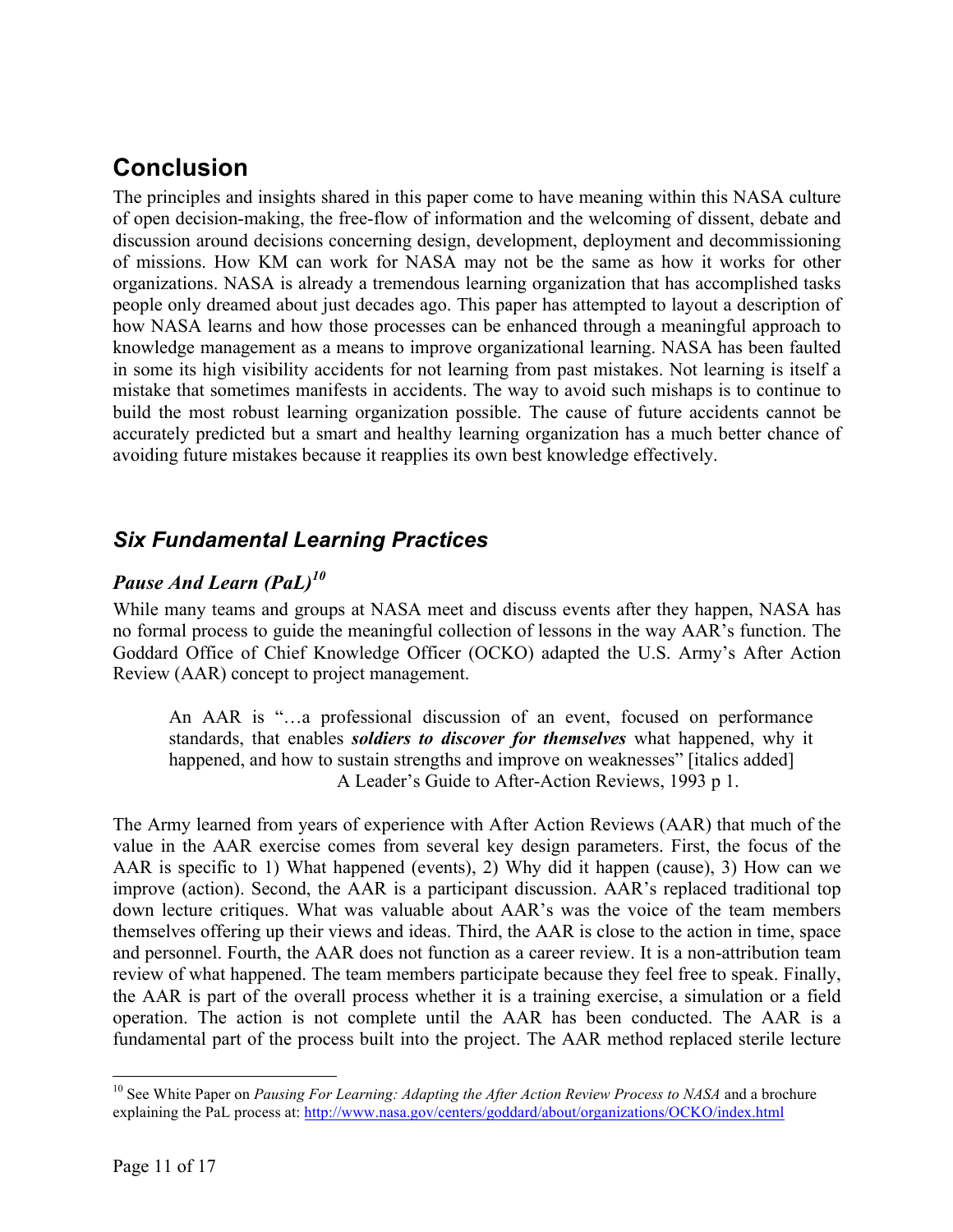type critiques delivered by judges often some time after the end of the events. The participants were not energized and sometimes defensive about these reviews.

At NASA the process is called "Pause and Learn" because the exercise is not just performed at the end of a mission but at an event, milestone or review step. Before going on to the next task, the team is brought together to pause and reflect on learning from what they have just accomplished. The concept PaL can be described as a 3-step process outlined below. Key is having knowledgeable facilitators that are familiar with the topic, the people and process.

Step 1

- Identify when PaLs will occur
- Determine who will attend PALs
- Select Moderators, Rapporteurs
- Select potential PaL sites
- Review the PaL plan

Step 2

- Review what was supposed to happen
- Establish what happened (esp. dissenting points of view)
- Determine what worked well and what didn't go so well
- Determine how the task could/should be done differently next time

#### Step 3

- Review objectives, tasks, and common procedures
- Identify key events
- Rapporteurs collect *ALL* observations
- Organize observations (identify key discussion or teaching points)

The PaL process is the critical foundation for learning from the project lifecycle. PaLs should occur after major events, milestones and reviews. The material generated first and foremost belongs to and is meant for the team. Out of their notes and lessons there is a potential for important lessons, insights and wisdom to flow to other projects through the other practices. Without this foundational practice in place, the architecture for learning has little chance of being highly successful. If learning is done at this level throughout the project life, gathering lessons learned after launch, or post mission will mainly be a review of the PaL data. In addition, the bias of hindsight will be removed by using data collected close to the event in time.

## *Job Rotations<sup>11</sup>*

Job rotation is in some ways a fact of life at NASA simply because of the project orientation of the work. In the normal life cycle of projects, people are moved to new assignments. However, some people manage themselves and those who report to them better than others. What is needed is to recognize that it is every supervisor's responsibility to proactively manage work rotations to enhance learning. NASA depends on it. Likewise, the ability to move between jobs and assignments, especially those horizontal moves that broaden experience needs to be encouraged and facilitated with appropriate support from the Office of Human Capital (OHCM). Then what is a characteristic of NASA by the nature of the work also becomes a strength for the building of

<sup>&</sup>lt;sup>11</sup> For information on job rotations see OHCM at: http://ohcm.gsfc.nasa.gov/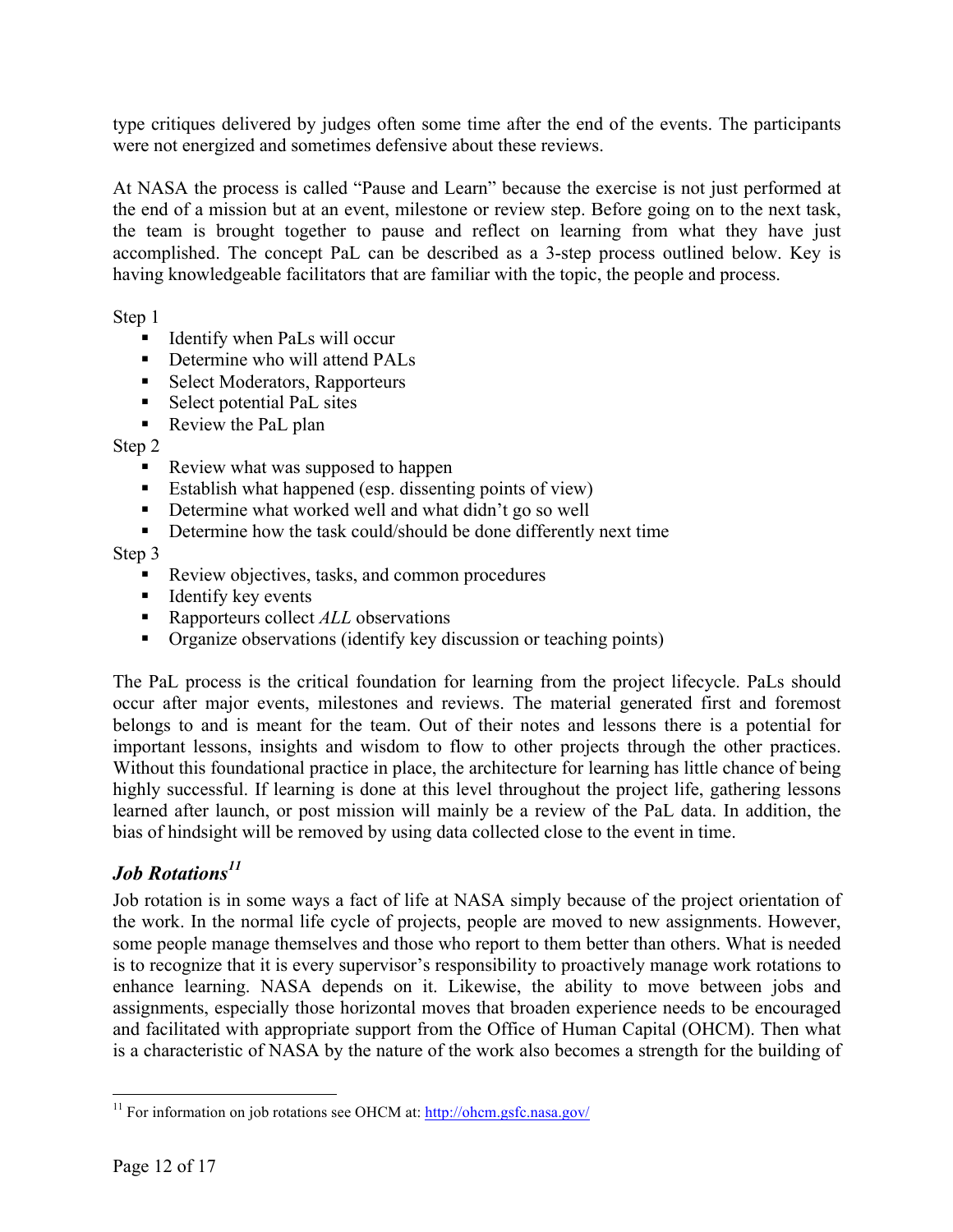a sound learning organization. It is not enough to have an OHCM practice but also an attitude of every employee that seeks out a broad and rich experience base throughout their NASA career.

### *Knowledge Sharing Workshops12*

A learning culture thrives on opportunities to share and learn from each other. It attracts those interested in learning together because they know that they will be personally challenged only if they are active participants in the learning culture. Knowledge Sharing Workshops are an opportunity to model that kind of behavior for NASA. At each workshop, senior project leaders share their insights, what they learned and what they might do differently based on their recent project experience. These workshops may also include emerging leaders who want to learn the wisdom necessary to succeed.  $APPEL<sup>13</sup>$  has been the Agency's proponent of learning forums through its many courses and workshops, the best known being the Master's Forum held twice a year. Experienced project leaders come together to share their stories and lessons with each other in an open exchange format while simultaneously building their networks.

Knowledge Sharing Workshops are also held at centers ranging from a few hours to a full day. A typical Knowledge Sharing Workshop is about two hours in length. The first 30 minutes the panel briefly tells their role in the project and their most memorable experiences. Then for 30-40 minutes the participants discuss in groups what those lessons mean to them sometimes with the aid of a short case study, timeline or other material about the mission. During the second hour, the panel responds to questions from the groups. The session is facilitated to keep on topic and time. The panel is made up of senior project personnel who were directly involved in the project. It is primarily individuals telling their own story of what happened and what they learned. Usually the workshop is focused on a project that is in operations or has experienced a significant event (could be failure, cancellation or success). The main point of the workshop is to allow people to hear the 'rest of the story' and to make connections with their own work for immediate reapplication of lessons from the experiences shared. Like the APPEL forums, people also build their own personal networks through the interactive learning process.

## *Common Core Communities14*

Communities at NASA exist in many shapes and sizes. There are semi-formal groups formed as project teams, review teams and investigative teams and there are ad hoc groups formed just to discuss specific issues. Groups exist on PBMA with the Safety and Mission Assurance Office as well as within the Office of the Chief Engineer (NASA Engineering Network) and with the Exploration Systems Mission Directorate under Risk Management. All of these groups and others that exist try to facilitate interaction and sharing along a common knowledge domain.

The tool and breadth of the group is not as important as the vibrancy of the interactions. Getting everyone who has a similar sounding title assigned to a group is not what makes a group function well. Sometimes less facilitation (light touch) is needed to allow discussion and interaction to flow. Natural curiosity and intellectual inquisitiveness are much stronger drivers than

<sup>&</sup>lt;sup>12</sup> For information on how the OCKO runs the KSWs at Goddard see the OCKO website at:

http://www.nasa.gov/centers/goddard/about/organizations/OCKO/index.html<br>
<sup>13</sup> APPEL: The NASA Academy of Program/Project and Engineering Leadership see: http://appel.nasa.gov/<br>
<sup>14</sup> See the PBMA for more information on NAS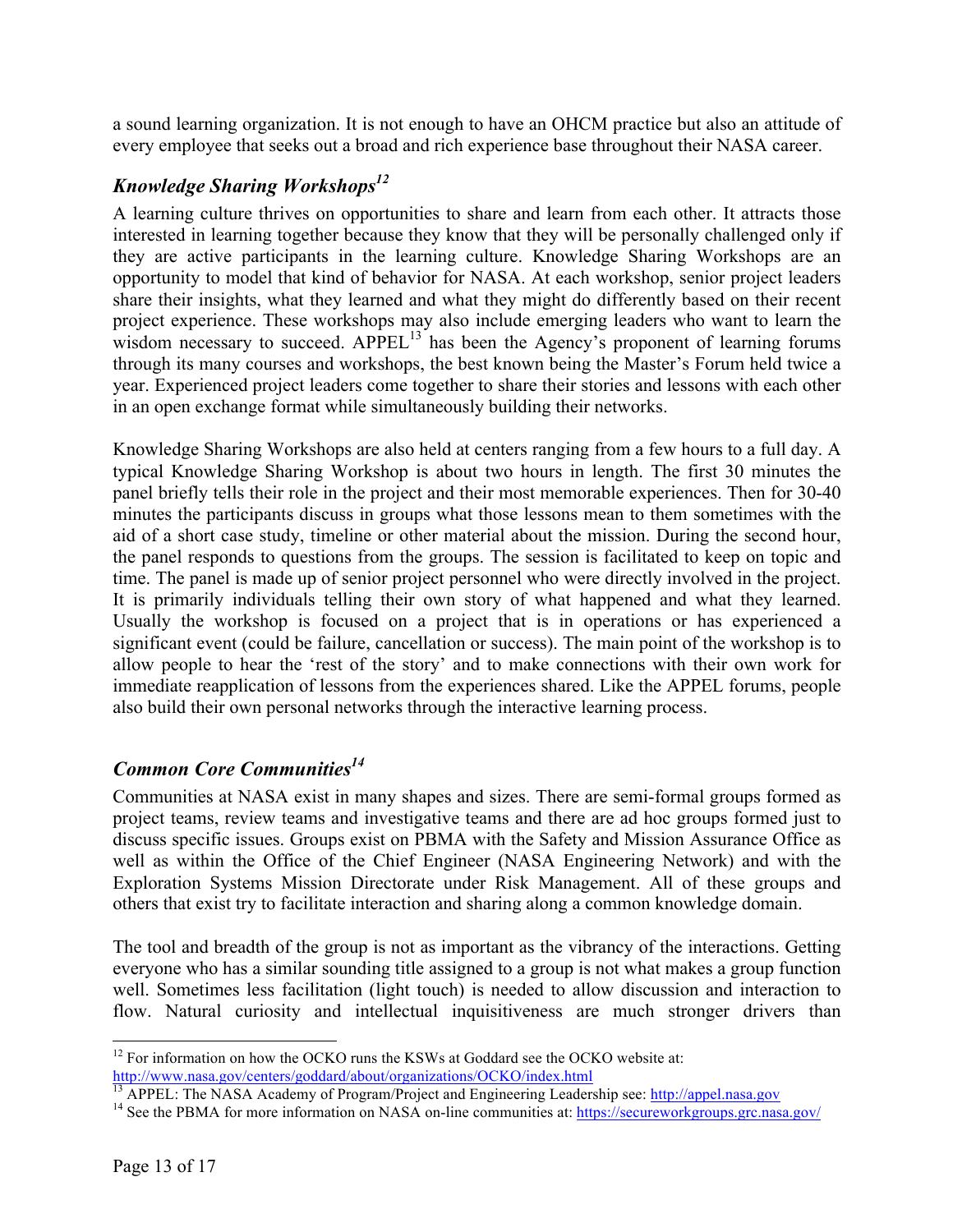organizational charts and titles. It is important to not confuse a tool that supports groups from a tool that requires or mandates group formation. Support is needed. Assignment is rarely valuable.

### *NASA Case Studies15*

Organizational learning takes place when knowledge is shared in usable ways among organization members. Knowledge is most usable when it is contextual. NASA has processes for recording and sharing parts, safety and routine process knowledge across disciplines through training, lessons learned and information databases. What is less well developed is the sharing of contextual project management knowledge. To build organizational learning capacity around project management, the context of the project stories must be brought into the knowledge management system. A case study is an effective vehicle to do this.

Documented case studies provide a context for key players to present material, reflect on project management insights and share contextual knowledge in a meaningful way. The case teaching method is a means for developing systems thinking skills needed by a

The case study is written to allow one or more key players from the case to tell their story and interact with participants in a learning environment.

learning organization. While case learning is not as common in engineering and scientific fields as it is in policy or business, project management wisdom is really an ideal subject for the case learning method. Some resistance to case learning with its inherent ambiguity can be expected from technical professionals more accustomed to finding 'the right answer' than wrestling with multiple outcome paths.

Case stories are best told by the key players in that story. Case stories are written by interviewing the key players on a project in addition to collecting historical documents and reports. A professional writer produces a written case story incorporating human elements, technical aspects and lessons learned. From the case stories one or more case studies are then extracted. The case study is written to allow one or more key players from the case to tell their story and interact with participants in a learning environment.

A case study for teaching focuses on a specific aspect, event or time horizon in the life of the project. Each study has one or more learning objectives that can be used in a discussion, presentation or self-reflection. The case study also provides links (on-line) to the sources, referenced competencies or technical details (such as designs, test results, or configuration management documents) to enable the reader to probe further questions that arise in the reading of the case. Case studies are used in training courses, at conferences and in Knowledge Sharing Workshops across NASA.

Case studies are another form of a knowledge transfer channel. They are constructed opportunities for conversations to happen. They allow learning to happen at several levels. Participants often learn details of other projects or events that they did not know of beyond headlines. They also get to meet the people who were intimately involved with those events.

<sup>&</sup>lt;sup>15</sup> Case studies are available at both the OCKO and APPEL websites listed in the previous footnotes.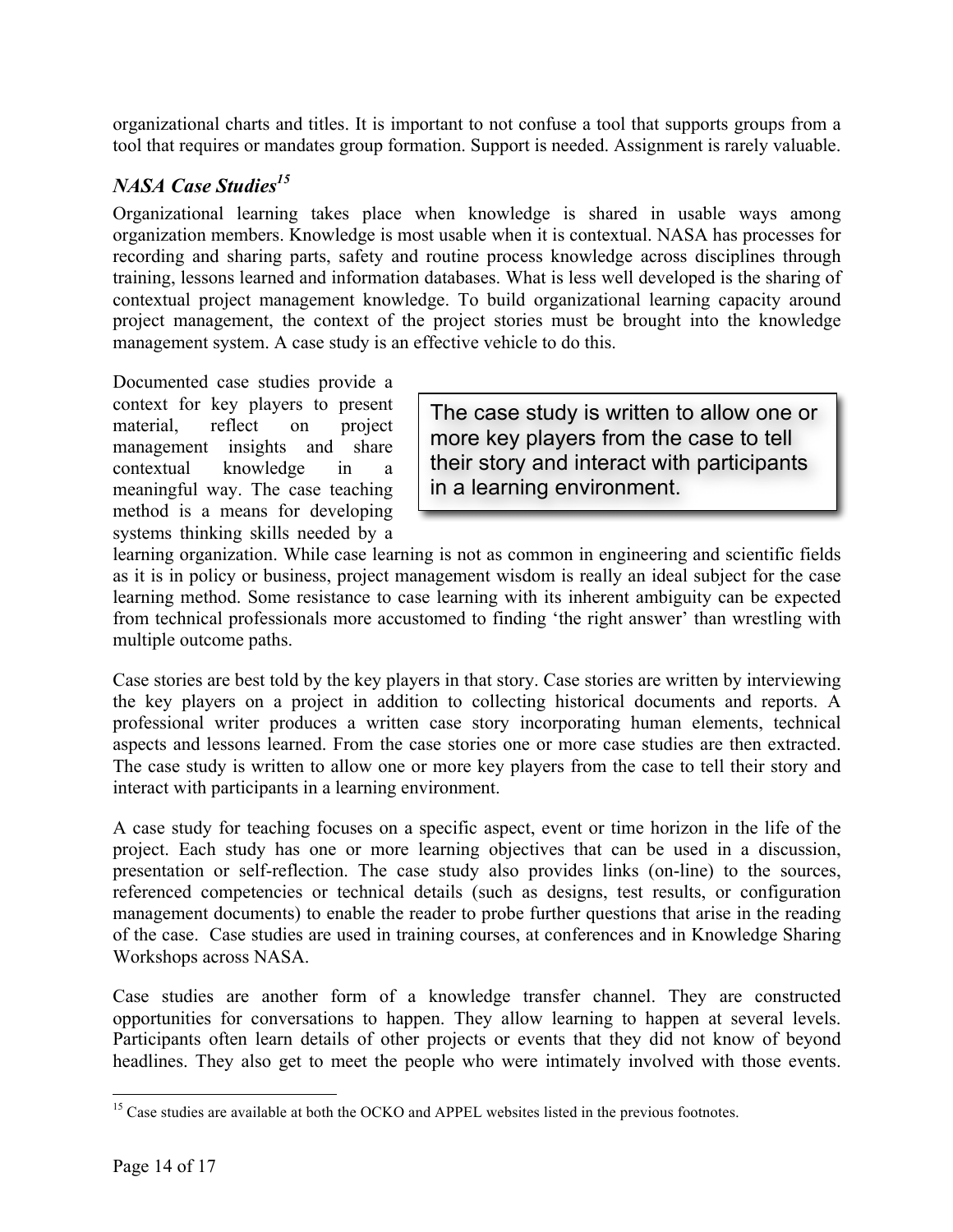They are placed in a position to think through the decisions those people had to make a the time. Thus, they get the benefit of learning from the decision making process itself, what they will experience in their work, rather than just hearing filtered after-the-fact explanations. Finally, hearing the rest of the story directly builds trust, opens relationships and fosters a sharing environment. All of these benefits are lost with traditional captured lessons learned that are devoid of context. Lessons learned systems are good for information management, keeping track of things we know but by themselves foster little organizational learning. Learning takes place within context. The case learning approach to knowledge management helps create that context.

Case studies as used in academic settings also help get out the story of NASA. Unless we actively tell the story of how NASA works, college students will learn about NASA only from press accounts of mistakes and accidents. Goddard is working to make its case studies suitable and available for use in aerospace, engineering, and management programs.

#### *Lessons Learned*

Lessons learned are collected by many projects and institutional groups across NASA. Most are shared locally within the group where most of the learning is applied. Some of these lessons, especially if they are well-articulated and broadly applicable may be shared in various NASA systems for lessons. The Office of Chief Engineer operates a NASA Engineering Network for technical lessons. The Academy of Program/Project and Engineering Leadership (APPEL) holds numerous training events incorporating lessons and case studies. The Safety and Mission Assurance Office operates the Process Based Mission Assurance (PBMA) site which houses lessons and video nuggets. The NASA Safety and Engineering Center (NESC) has a collection of reports and video courses on lessons from experts. Many other examples exist within NASA of lessons from the very local level to the highest levels.

The Exploration Systems Mission Directorate (ESMD) has chosen to integrate Knowledge Mangement with Risk Management functionally. In part this is due to the unique combination of risks facing ESMD. As ESMD moves through the early stages of risk identification and mitigation planning, it has developed a sound Risk Management Plan (RMP) that uniquely incorporates Knowledge Management. ESMD understands that many of the challenges of exploration systems development are due to the complexity arising from interactions among hardware and software systems, management processes, organizational cultures, and transitions from past or existing programs to new programs. These interactions require systems thinking and constant diligence to achieve acceptable levels of risk. . The following is from the ESMD Risk Management Plan:

> *ESMD risk management shall include the integration of knowledge management and risk management processes into the program/project life cycle. Designing a complex architecture of hardware, software, ground and space-based assets to return to the Moon and then on to Mars will require an effective strategy to generate, capture and distribute knowledge. Risk Management Officers, who already use lessons learned as a source of information for risk identification, are in a unique position within the organization to effectively perform these functions.* ESMD RM Plan, Sec 2.2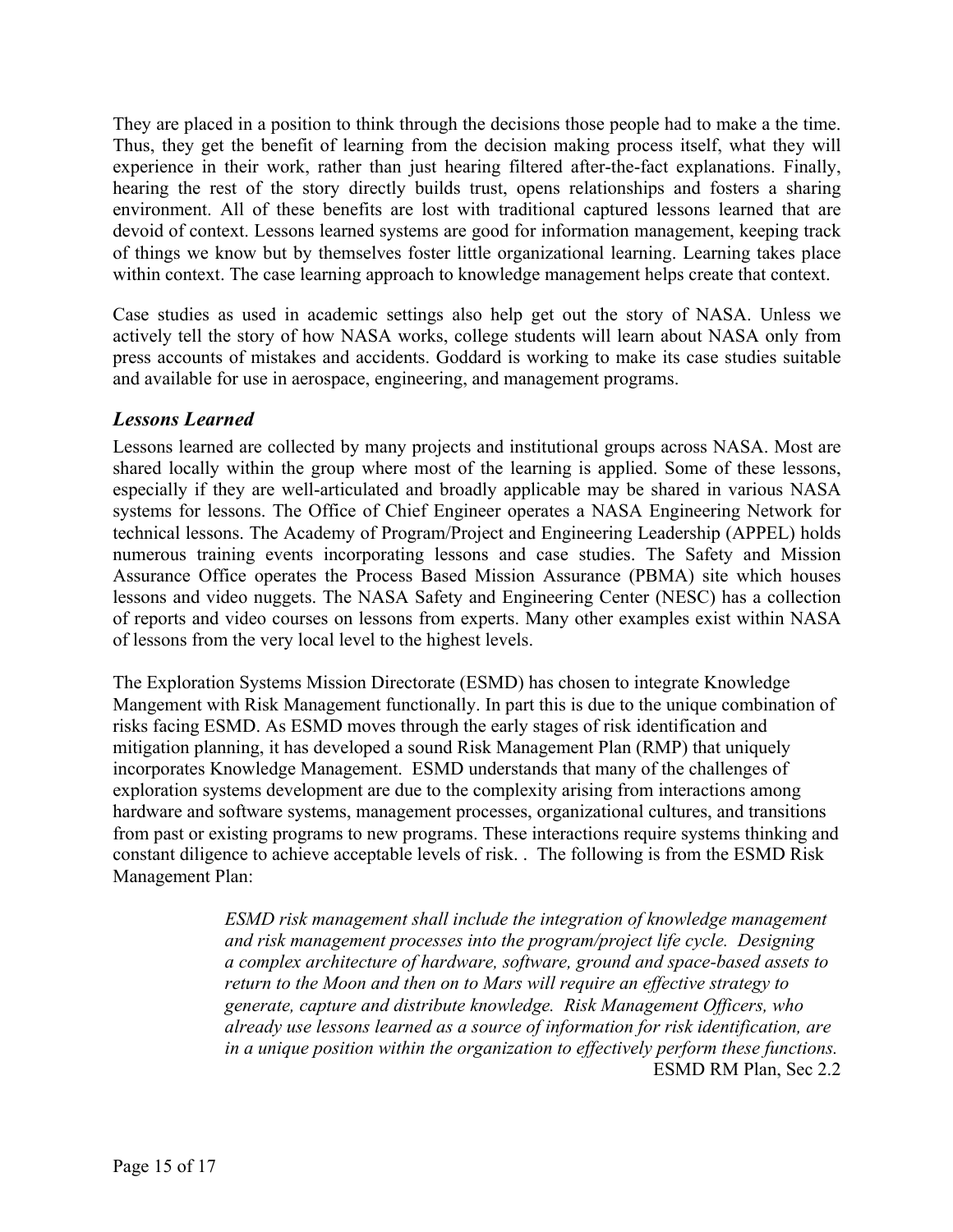Capturing existing knowledge and then applying that knowledge is critical to mitigating risk. Where the knowledge does not exist, ESMD must produce it through technology development, robotic flight precursors, and verified modeling and simulation. The knowledge must be effectively transitioned to the development and operating programs. This is the shared goal across NASA: to reapply knowledge effectively and efficiently to achieve mission success.